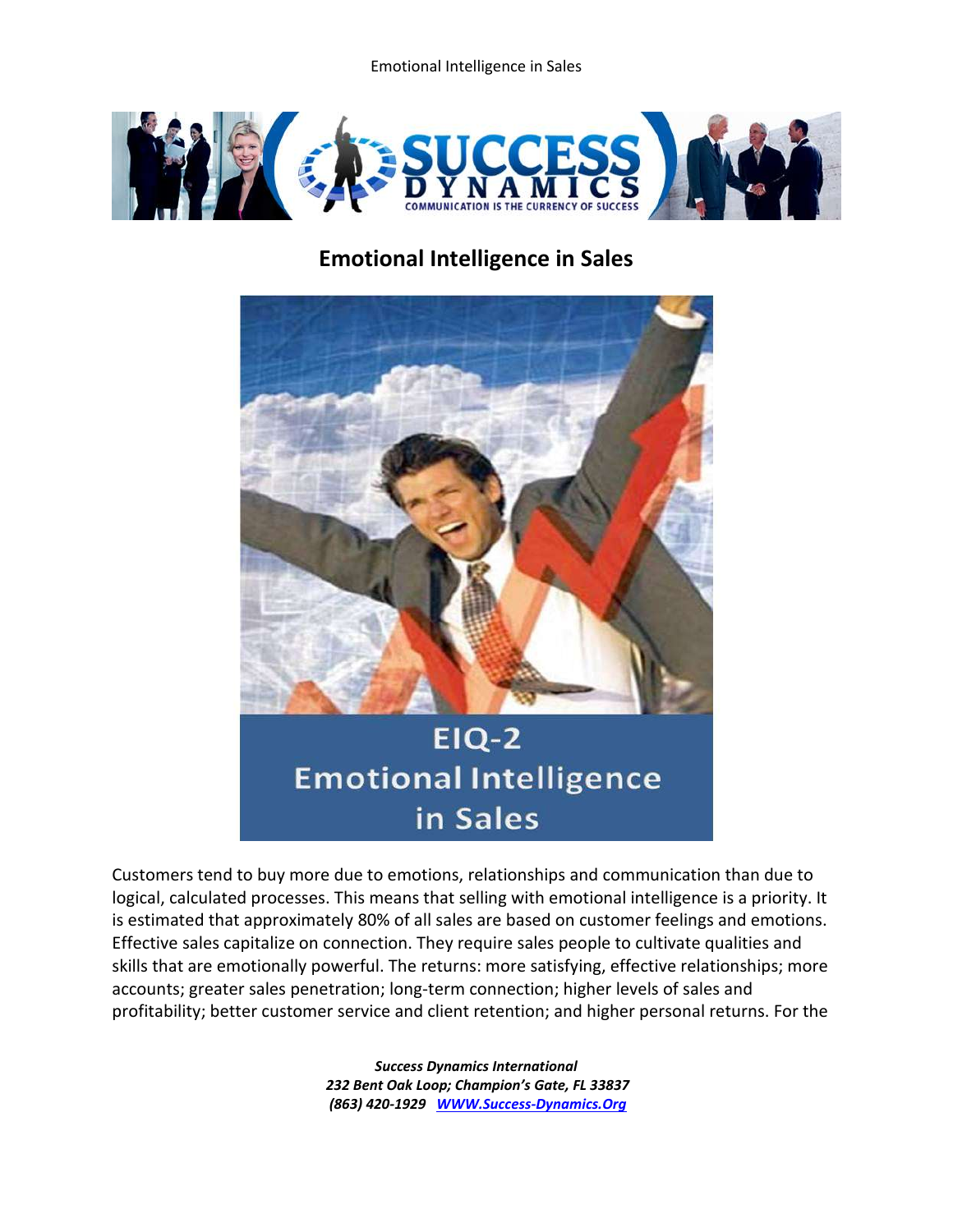client, this effectiveness creates greater value, more efficient problem solving; and greater levels of satisfaction.

There are ten crucial EIQ skills to succeed in sales:

- 1. **Attitude:** shows in judgments and perspectives. These create a framework for viewing the world and acting. Positive, optimistic attitudes generate more favorable results. Sales success maintains an up-beat, positive attitude. It rarely is defeated and avoids negativism.
- 2. **Communication:** is displayed in the ability to resonate, relate and maintain rapport. It generates effective, purposeful dialogue.
- 3. **Confidence:** is self-understanding and personal management based on self-esteem. It is a realistic belief in positive expectations based on an accurate assessment of abilities.
- 4. **Empathy:** displays understanding of both thoughts and feelings. Sensitivity to verbal and nonverbal cues; connection to personality styles and individual preferences enhances the ability to resonate and develop rapport.
- 5. **Influence:** is a set of skills that adapts persuasion and negotiation to people and situations. Effective adaptation, versatility and flexibility allow appropriate matching for optimal impact.
- 6. **Likeability:** communicates warmth, personality, candor, attractiveness, approachability, and good humor. This creates a charisma and magnetism that supports positive interaction.
- 7. **Motivation:** is the ability to generate, sustain and conclude behavior(s). This skill is prerequisite to generating performance and instilling a desired level of quality in that action. Energy, enthusiasm and excitement create momentum that cannot be stopped.
- 8. **Resiliency:** is the mental and physical recovery from setbacks. The capacity to move on from failure and disappointment to improvement and progress is essential to overcome obstacles. Resiliency converts negative experiences into positive learning.
- 9. **Personal Management:** manages stress and time. It mitigates burnout and fatigue by focusing efforts and engaging excitement. Effectiveness lowers tension while improving health, effectiveness and success. This skill optimizes resources and returns on effort.
- 10. **Credibility:** presents the ability to be trusted. It sets the tone for integrity and honesty in the relationship. People buy from individuals they know, like and trust.

Effective selling begins with an awareness of self and interpersonal dynamics. It restrains impulsiveness; poor listening, negative emotions and bad attitudes. It has an active tenacity and determination to overcome setbacks and obstacles while focusing on customer service. It values and appreciates others creating positive energy. Emotionally intelligent sales people don't just close deals, they open relationships.

> *Success Dynamics International 232 Bent Oak Loop; Champion's Gate, FL 33837 (863) 420-1929 [WWW.Success-Dynamics.Org](http://www.success-dynamics.org/)*